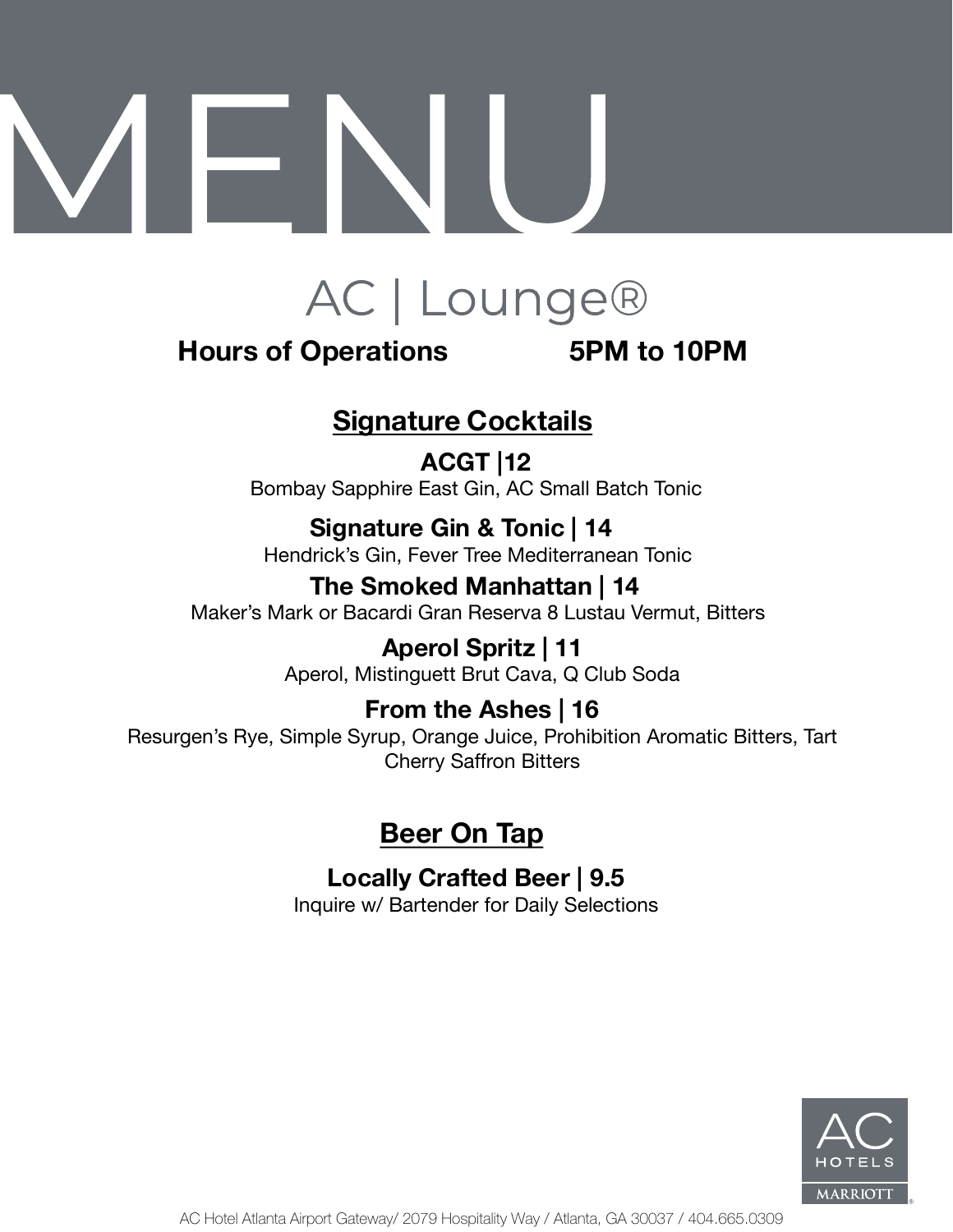# AC | Lounge®

### **Hours of Operations 5PM to 10PM**

### **Bottled Wines | 6oz / 9oz / Bottle**

**Viura | 17 / 23 / 60** El Coto Rioja Blanco, Rioja, Spain **Sauvignon Blanc | 12 / 18 / 58** St. Supery, Napa Valley, California **Chardonnay | 10 / 15 / 58** 3055 Jean Leon, Penedes, Spain **Chardonnay | 10 / 15 / 58** Chloe, Monterrey County, California **Pinot Grigio | 17 / 23 / 60** Pighin, Italy **Merlot | 15 / 19 / 57** Decoy, Hopland, California **Cabernet Sauvignon | 12 / 16 / 50** Imagery, Ripon, California **Cabernet Sauvignon | 14 / 18 / 58** Hess "Select", North Coast, California **Pinot Noir | 12 / 16 / 50** Firesteed, Oregon **Red Blend | 14 / 18 / 58** 7 Moons, Napa Valley, California **Red Blend | 10.5 / 15.5 / 45.5** Troublemaker, Central Coast, California